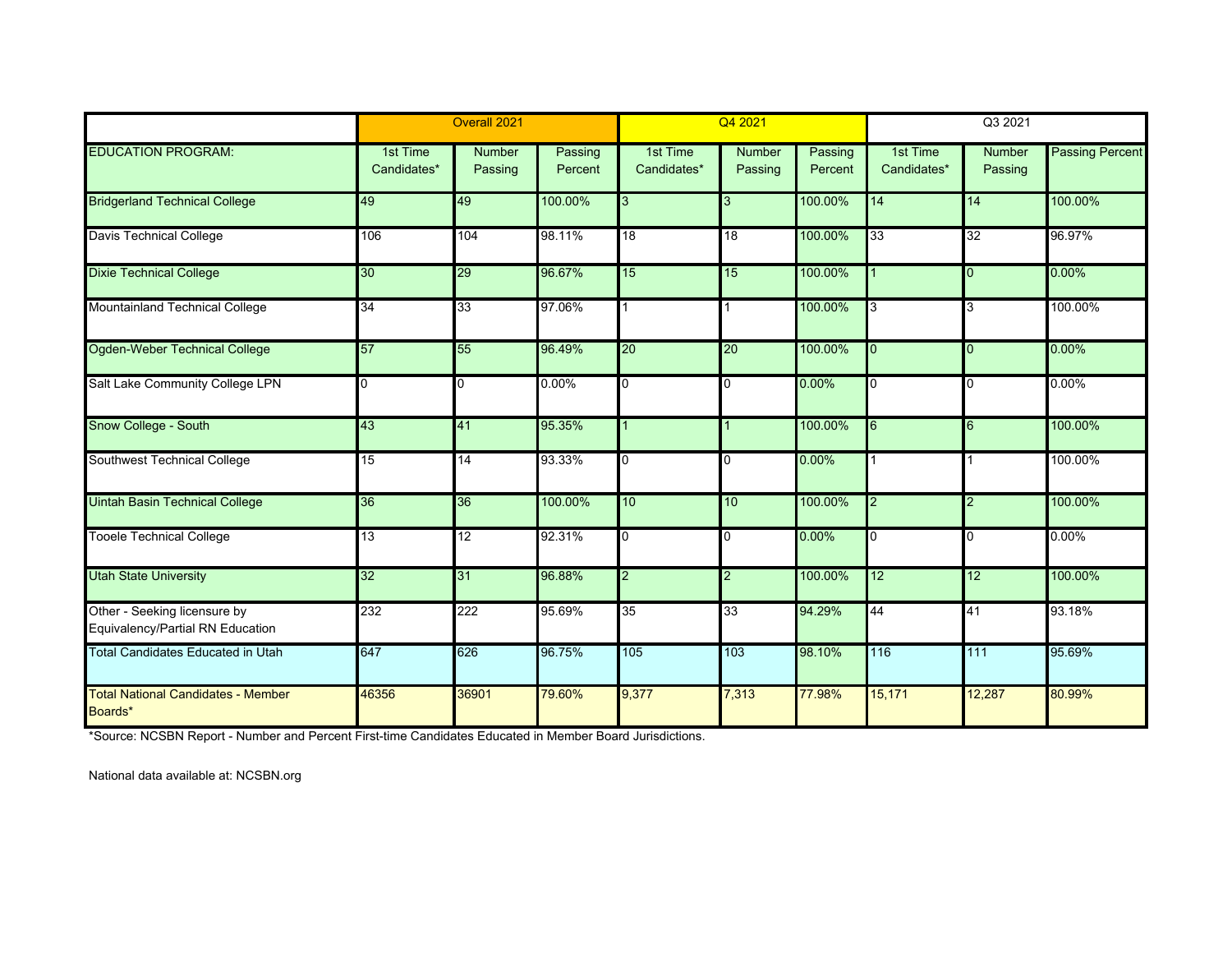| Q2 2021                 |                   | Q1 2021            |                         |                          | Overall 2020       |                         |                          | Overall 2019       |                         |                          |                    |
|-------------------------|-------------------|--------------------|-------------------------|--------------------------|--------------------|-------------------------|--------------------------|--------------------|-------------------------|--------------------------|--------------------|
| 1st Time<br>Candidates* | Number<br>Passing | Passing<br>Percent | 1st Time<br>Candidates* | <b>Number</b><br>Passing | Passing<br>Percent | 1st Time<br>Candidates* | <b>Number</b><br>Passing | Passing<br>Percent | 1st Time<br>Candidates* | <b>Number</b><br>Passing | Passing<br>Percent |
| 9                       | 9                 | 100.00%            | 23                      | 23                       | 100.00%            | 38                      | 38                       | 100.00%            | 40                      | 40                       | 100.00%            |
| 36                      | 35                | 97.22%             | 19                      | 19                       | 100.00%            | 97                      | 97                       | 100.00%            | 115                     | 115                      | 100.00%            |
| 14                      | 14                | 100.00%            | $\overline{0}$          | $\overline{0}$           | 0.00%              | 11                      | 11                       | 100.00%            |                         |                          |                    |
| 9                       | 9                 | 100.00%            | 21                      | 20                       | 95.24%             | 44                      | 44                       | 100.00%            | 42                      | 41                       | 97.62%             |
| 20                      | 19                | 95.00%             | 17                      | 16                       | 94.12%             | 19                      | 19                       | 100.00%            | 59                      | 59                       | 100.00%            |
| $\overline{0}$          | $\overline{0}$    | 0.00%              | 0                       | 0                        | 0.00%              | $\overline{0}$          | 0                        | 0.00%              | 40                      | 39                       | 97.50%             |
| 36                      | 34                | 94.44%             | $\overline{0}$          | $\overline{0}$           | 0.00%              | 44                      | 42                       | 95.45%             | 41                      | 39                       | 95.12%             |
| 14                      | 13                | 92.86%             | $\overline{0}$          | $\overline{0}$           | 0.00%              | 16                      | 15                       | 93.75%             | 6                       | 6                        | 100.00%            |
| 18                      | $\overline{18}$   | 100.00%            | 6                       | 6                        | 100.00%            | 35                      | 34                       | 97.14%             | 20                      | $\overline{20}$          | 100.00%            |
| 13                      | 12                | 92.31%             | $\overline{0}$          | 0                        | 0.00%              | 12                      | 12                       | 100.00%            | 13                      | 13                       | 100.00%            |
| 18                      | 17                | 94.44%             | $\overline{0}$          | $\overline{0}$           | 0.00%              | 26                      | 25                       | 96.15%             | 45                      | 43                       | 95.56%             |
| 98                      | 95                | 96.94%             | 55                      | 53                       | 96.36%             | 238                     | 236                      | 99.16%             | 162                     | 159                      | 98.15%             |
| 285                     | 275               | 96.49%             | 141                     | 137                      | 97.16%             | 580                     | 573                      | 98.79%             | 583                     | 574                      | 98.46%             |
| 10043                   | 7859              | 78.25%             | 11,765                  | 9,442                    | 80.26%             | 45307                   | 37628                    | 83.05%             | 48234                   | 41303                    | 85.63%             |